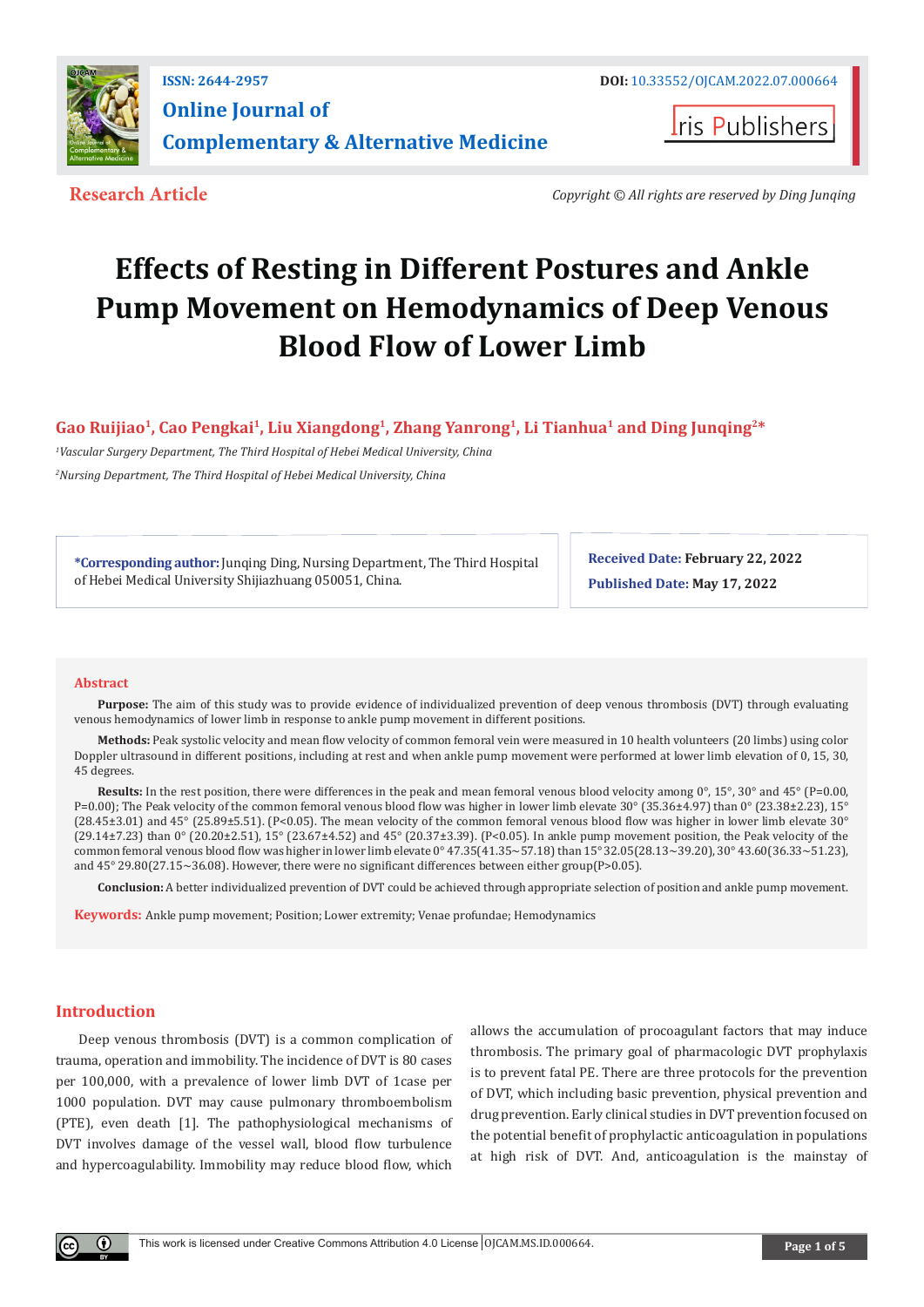treatment for DVT. It aims to reduce mortality, thrombus extension, recurrence, the risk of post thrombotic syndrome (PTS) and chronic thromboembolic pulmonary hypertension. However, effective anticoagulant also increases the risk of bleeding, and anticoagulant may prevent DVT results in a 50-70% reduction in the rate of DVT [2], there are still about 30-50% patients would suffered DVT. Physical prevention of DVT includes ankle pump exercise and lower limb elevation, which may promote the venous blood return [3].

Physical prevention is one of measures of prevention recommended by guideline and has been used in clinical application. However, there are few studies focus on how much lower limb elevation will promote lower limb return is the best. In this study, we measure the flow the velocity of femoral vein using color Doppler ultrasound in different degrees of lower limb elevation, analysis the effect of elevation of lower limb on blood return. Comparing the velocity of femoral venous blood flow aims to form a suitable plan which provide a theoretical basis for clinical application.

#### **Materials and Methods**

#### **Participants**

In this study, twenty participants were enrolled form May 2019 to September 2019. Among them, there were 10 females, aged from 20-32 years. Both sides of femoral veins were detected.

Exclusion criteria:

- I. Deep venous thrombosis
- II. Iliac venous compression syndrome
- III. Chronic venous insufficiency
- IV. With heart disease.
- V. With a history of vascular disease
- VI. Operational history or trauma of lower limb
- VII. Coagulation disorders

## **Methods**

The participant lies on examination bed, the femoral vein was located inside the femoral artery above the bilateral ilioinguinal ligament. Femoral venous blood flow was detected at 1cm upon the saphenous femoral vein valve. Duplex sonographic measurements were made with a PHILIPS CX50, fitted with a 5.0MHz sonar head. The angle between the probe and the femoral vein was kept at 60°. The trapezoidal position was selected for lower limb elevation. The line between the top of the greater trochanter of femur and the lateral malleolus of femur in the same side was taken, and then the horizontal line between the top of the greater trochanter of femur and the bed surface was taken. The angel of the two lines was the angle of lower limb elevation.

Quiescent condition: the ankle actively dorsiflexes 20° and then plantarflexes 45°, the frequency was 30-40 times/min. The velocities of femoral venous blood flow were detected at horizontal position, lower limb elevation 15, 30 and 45° (Figure 1). All detections were operated by same ultrasonologist, each position would detect 3 times. The participant would rest 10min before detection.



Figure 1: In the rest position, peak systolic velocity of common femoral venous blood flow at different levels of lower limb elevation. \*P<0.05.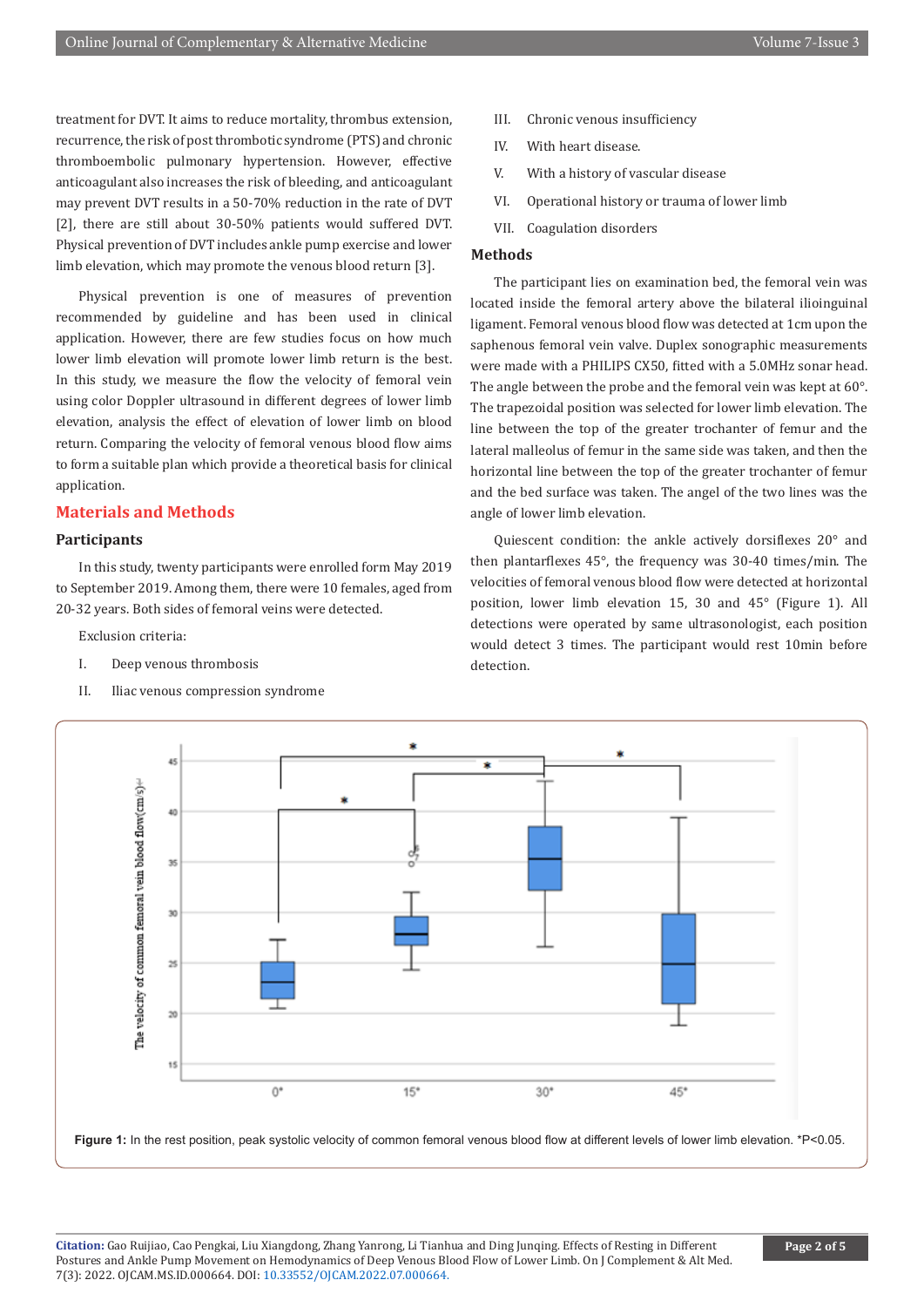## **Statistical Analysis**

SPSS 22.0 software was used for the statistical analysis. The date presented is regarded as being normal distribution and the results are presented as mean  $\pm$  SD ( $\chi \pm s$ ). The date presented is regarded as being abnormal distribution and the results are presented as medians and interquartile range. A paired t-test was used to analyze the both side of femoral venous blood flow. The variance analysis of repeated measurement was performed for different groups. Significance was set at P<0.05.

## **Results**

# **The flow velocity of both femoral venous blood flow at rest**

In the rest position, there was no difference between right and left femoral venous blood flow velocity at different limb elevation degrees(P>0.05) (Table 1).

| <b>Elevation</b><br><b>Degree</b> | Peak systolic<br>velocity of right<br>femoral venous<br>blood flow $(X\pm S)$ | Peak systolic<br>velocity of left<br>femoral venous<br>blood flow<br>$(X \pm S)$ | t       | P     | <b>Mean flow velocity</b><br>of right common<br>femoral venous<br>blood flow $(X\pm S)$ | <b>Mean flow velocity</b><br>of left common fem-<br>oral venous blood<br>flow $(X\pm S)$ |          | P    |
|-----------------------------------|-------------------------------------------------------------------------------|----------------------------------------------------------------------------------|---------|-------|-----------------------------------------------------------------------------------------|------------------------------------------------------------------------------------------|----------|------|
| $\Omega$                          | $23.25 \pm 2.24$                                                              | $23.51 \pm 2.12$                                                                 | $-0.40$ | 0.701 | $20.20 \pm 2.21$                                                                        | $20.19 \pm 2.90$                                                                         | 0.014    | 0.99 |
| 15                                | $29.35 \pm 3.80$                                                              | $27.55 \pm 1.93$                                                                 | 2.09    | 0.07  | 24.49±4.75                                                                              | 22.84±4.36                                                                               | 1.81     | 0.10 |
| 30                                | $35.36 \pm 5.65$                                                              | $35.35 \pm 4.49$                                                                 | 0.007   | 0.99  | $29.11 \pm 7.55$                                                                        | $29.16 \pm 7.30$                                                                         | $-0.035$ | 0.97 |
| 45                                | $25.85 \pm 6.34$                                                              | $25.92 \pm 4.88$                                                                 | $-0.05$ | 0.96  | $20.12 \pm 3.28$                                                                        | $20.62 \pm 3.66$                                                                         | $-0.44$  | 0.67 |

#### **Table 1:** The peak and mean flow of right and left femoral venous blood flow.

## **Effects of lower limb elevation on the velocity of common femoral venous blood flow at rest**

blood flow was higher in lower limb elevate 30° (35.36±4.97) than 0° (23.38±2.23), 15° (28.45±3.01) and 45° (25.89±5.51). (P<0.05). The mean velocity of the common femoral venous blood flow was higher in lower limb elevate 30° (29.14±7.23) than 0° (20.20±2.51), 15° (23.67±4.52) and 45° (20.37±3.39). (P<0.05) (Figures 1&2).

In the rest position, there were differences in the peak and mean femoral venous blood velocity among 0°, 15°, 30° and 45° (P=0.00, P=0.00); The Peak velocity of the common femoral venous



## **The flow velocity of both femoral venous blood flow at ankle pump movement**

In ankle pump movement position, there was no difference between right and left femoral venous flow velocity at different limb elevation degrees(P>0.05) (Table 2).

Effects of lower limb elevation on the velocity of common femoral venous blood flow at ankle pump movement.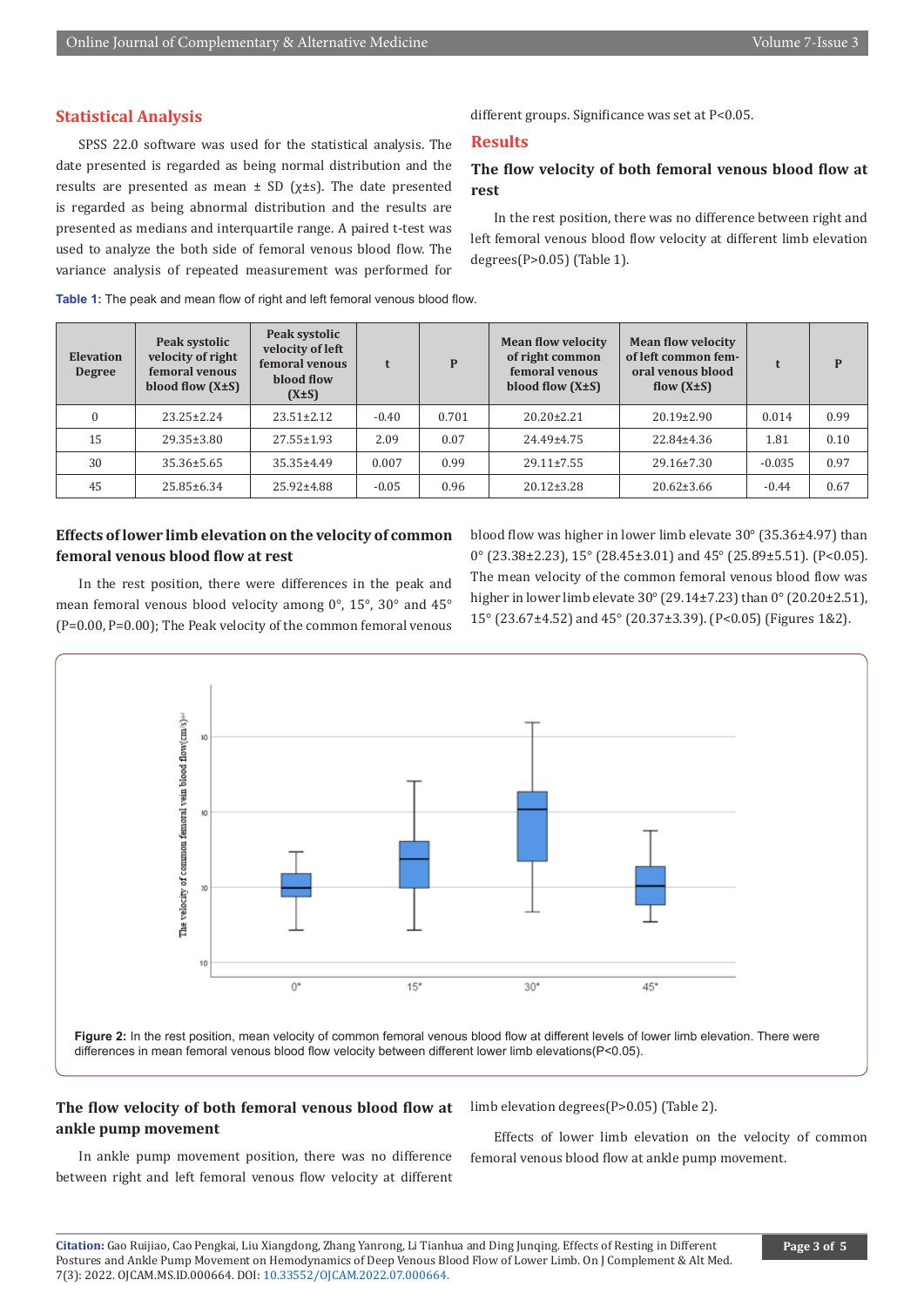| <b>Elevation</b><br><b>Degree</b> | Peak systolic veloc-<br>ity of right femoral<br>venous blood flow<br>M(P25~P45) | Peak systolic velocity of<br>left femoral venous blood<br>flow $M(P25~P45)$ | t        | D     | <b>Mean flow velocity of</b><br>right common femo-<br>ral venous blood flow<br>M(P25~P45) | <b>Mean flow velocity of</b><br>left common femoral<br>venous blood flow<br>M(P25~P45) |          |      |
|-----------------------------------|---------------------------------------------------------------------------------|-----------------------------------------------------------------------------|----------|-------|-------------------------------------------------------------------------------------------|----------------------------------------------------------------------------------------|----------|------|
| $\Omega$                          | $45.20(41.45 \times 58.05)$                                                     | $50.65(41.28 \times 55.95)$                                                 | $-0.627$ | 0.55  | $31.20(27.73 \times 37.47)$                                                               | $33.00(28.03 \times 47.47)$                                                            | $-1.18$  | 0.27 |
| 15                                | $44.20(35.80 \times 52.95)$                                                     | $42.50(36.15 \times 53.45)$                                                 | $-0.07$  | 0.944 | $28.95(26.48 \times 32.15)$                                                               | $30.90(28.18 \times 41.53)$                                                            | $-1.359$ | 0.21 |
| 30                                | $44.70(41.45 \times 50.33)$                                                     | $45.80(40.80 \times 58.33)$                                                 | $-0.186$ | 0.86  | 28.85(25.50~35.40)                                                                        | $32.30(29.20 \times 37.55)$                                                            | 0.988    | 0.08 |
| 45                                | $41.00(30.08 \times 55.22)$                                                     | $37.20(34.22 \times 46.08)$                                                 | 1.371    | 0.2   | 23.75(20.08~41.15)                                                                        | $25.50(20.18 \times 33.50)$                                                            | 0.926    | 0.38 |

**Table 2:** The peak and mean flow of right and left femoral venous blood flow.

In ankle pump movement position, there were differences in the peak and mean femoral venous blood velocity among 0°, 15°, 30° and 45° (P=0.02), however, there were no differences in the mean femoral venous blood velocity among 0°, 15°, 30° and 45° (P=0.10); The Peak velocity of the common femoral venous blood flow was higher in lower limb elevate  $0^{\circ}$  47.35(41.35~57.18) than  $15^{\circ}$  32.05(28.13~39.20), 30° 43.60(36.33~51.23), and 45° 29.80(27.15~36.08). However, there were no significant differences between either group(P>0.05). The mean velocity of the common femoral venous blood flow was higher in lower limb elevate 0° 45.50(41.35~55.18) than 15° 31.65(26.70~35.40), 30° 38.35(34.08~49.60) and 45° 24.60(20.53~34.50). However, there were no significant differences between either group (P>0.05) (Figures 3&4).





#### **Discussion**

Venous stasis is one of the major components of Virchow's triad [4]. Improving the blood return of lower limb is an effective method to prevent DVT [5]. Both lower limb elevation and ankle pump movement are use full for blood return of lower limb [3,6-8].

In this study, by analyzing the effects of lower limb elevation on the femoral venous blood flow. In the rest position, the femoral venous blood flow with lower limb elevation of 30° had the faster blood flow. The reason may be that: the venous return is affected by negative pressure which produced by diastolic heart and inspiratory movement [9]. In additional, hydrostatic pressure of lower limb vein may also affect the venous return. Elevate lower limb may increase the hydrostatic pressure, which may promote the venous return. However, when the lower limb is raised more than 45°, the peak velocity and mean velocity of femoral venous blood flow were not significantly increased compared with the rest position. The reasons may be related to the following factors: